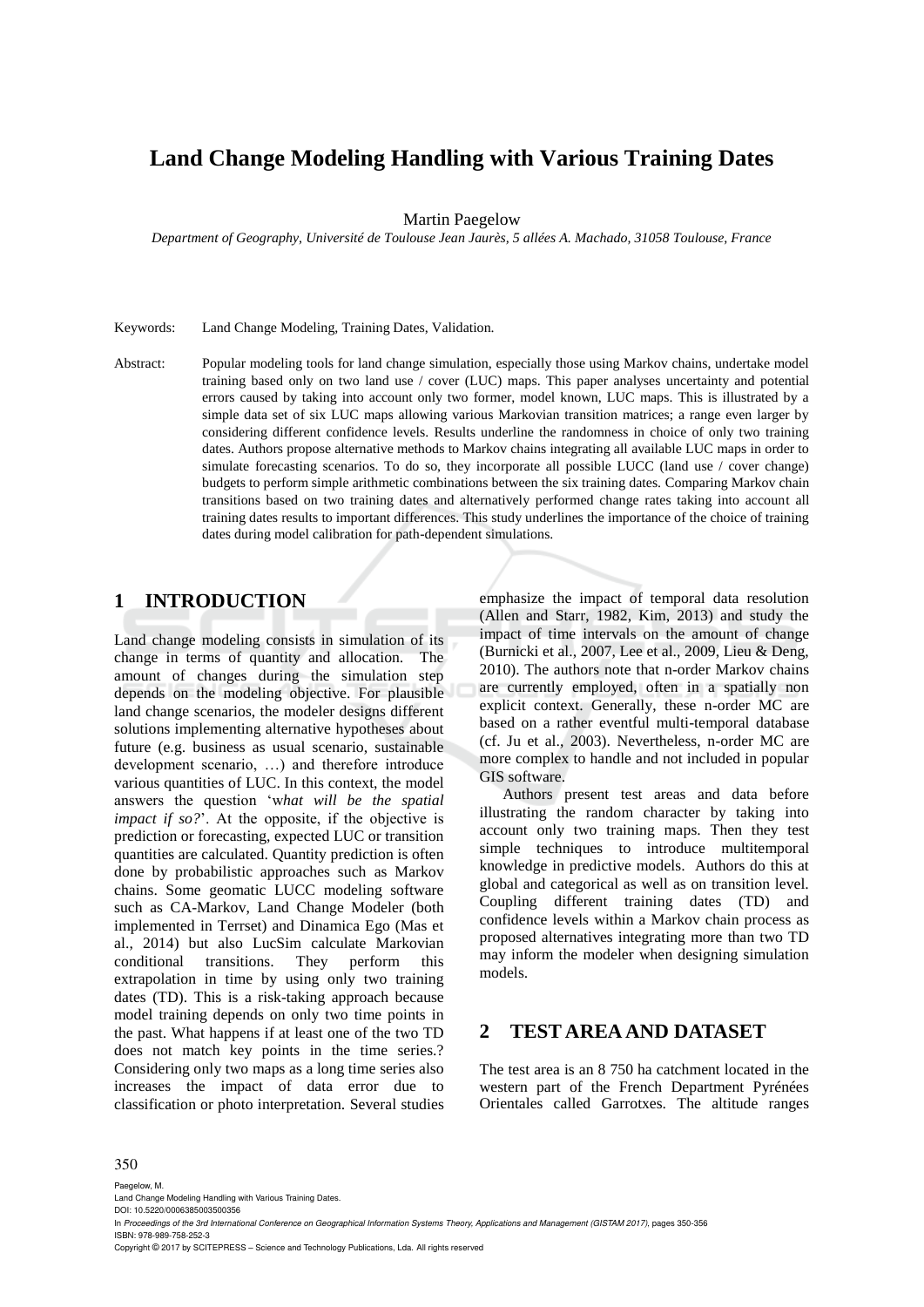from 650m (SE, Mediterranean climate) to 2400 m (N, mountain climate). The western part, on granitic substratum, was used for agriculture and is mostly wooded today while the eastern bank, overlying schist, forms large summer pastures. The population of the 5 municipalities pulled down from 1 832 habitants in 1826 to about 100 today. At the beginning of the 19<sup>th</sup> century about a quarter of land was used by crops on terraces (Napoleon cadaster). Afterwards crops, currently marginal, became transformed into pasture, shrubs or woody land. Actual activities are pasture, timber extraction and touristic activities.

The data set employed consists in six LUC maps of years 1942, 1962, 1980, 1989, 2000 and 2009. These LUC maps result from image segmentation and supervised classification on ortho-photographs with visual post validation.

## **3 METHODOLOGY**

### **3.1 Measuring the Impact of Multiple Training Dates (TD)**

Land change is analysed by the technique of LUCC budget (Pontius et al., 2004b and 2008). Its components gain, loss, total change, net change and swap are calculated for the five periods of the training LUC maps time series. Authors convert coarse time interval dependent indicators into mean annual rates for comparison.

Most quantity prediction in business as usual (BAU) simulation scenarios are performed by using Markov (first order Markov chain) where t1 and t2 are TD and T the simulation date. To highlight the impact of TD, authors test both: various combinations of two TD for MC transition matrices and different confidence in these training data. First we form all possible pairs of TD possible pairs of TD except the last one (2009). For each of these pairs we compute MC expected transitions for model unknown T (2009). We refine this analysis by introducing two confidence levels applied to input training data. The default option of several software, consisting in applying 0.0 % of proportional error is compared to 90% confidence level (proportional error of 0.1).

In parallel, authors compute the overall and LUC specific annual change rates  $(\%).$ 

### **3.2 Computing Transition Rates including All TD versus Markov Chains**

Authors propose some alternative and simple techniques to extrapolate future LUC by computing transition matrices between 2009 (last known date) and 2020 (simulated LUC) using all known LUC maps. This means that our approach includes five training periods (six TD). These techniques only differ by weighting the impact of individual training periods. The starting point are observed annual transition rates by period.



Figure 1: Garrotxes test area. LUC in 1942 and 2009.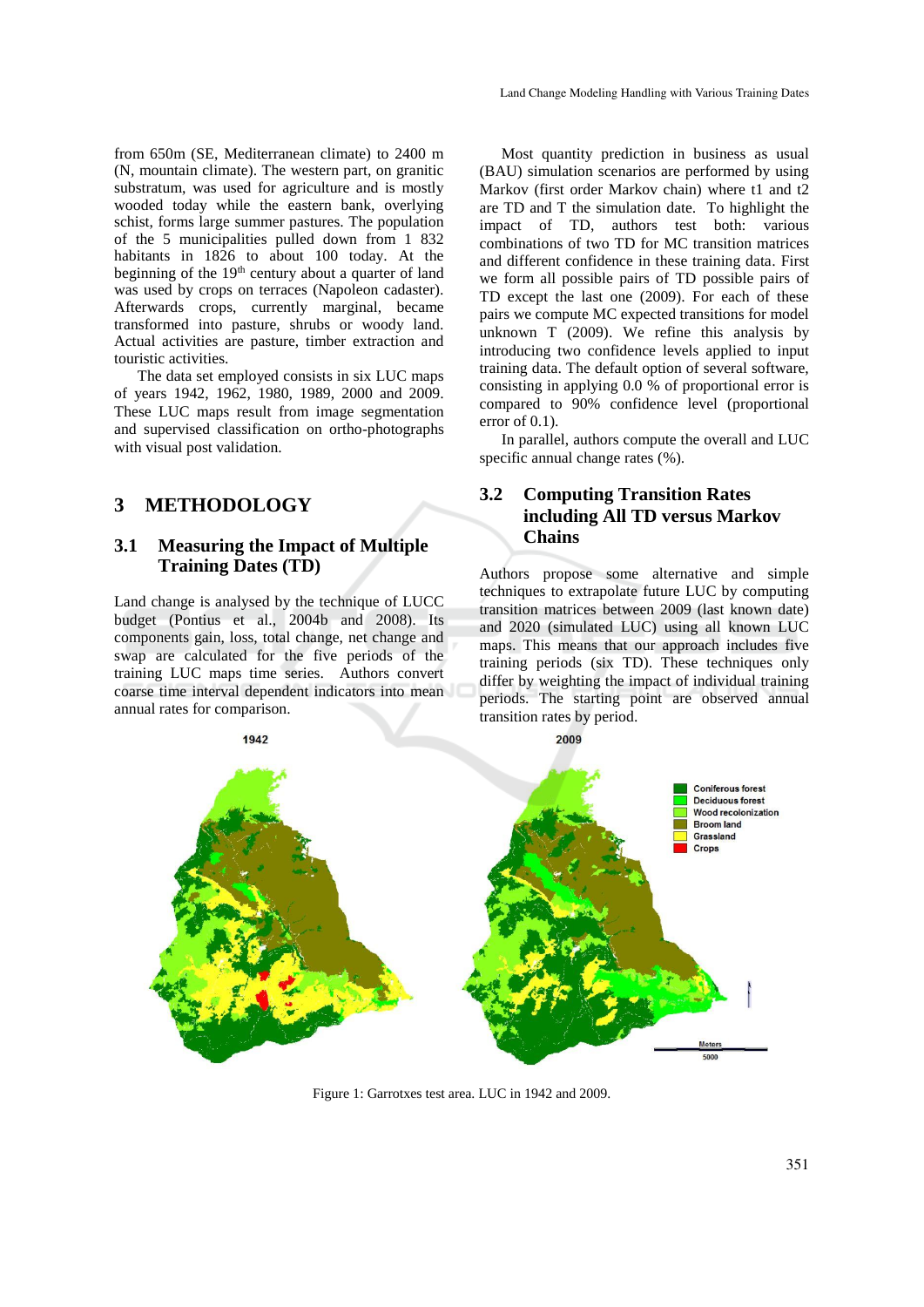Weighing of multiple transition periods:

- Average: the sum of transition rates over six TD for a specific cell into the transition matrix for T is divided by the number considered periods (five).
- Time distance weighted average: the impact of a period decreases proportionally with remoteness to the present. For a series of n time intervals, the weight of the farthermost time interval equals 1, the weight of the most current time interval equals n. The annual rates are this way weighted and summed before being divided by the sum of weights. Authors are conscious that this weighting scale could be enhanced by numerous ways such as considering equal time intervals or varying individual weights by the corresponding length of interval.

where sum of weights:

$$
\sum_{n=1}^{n} = (1+n) * n / 2
$$

- Linear trend: the best linear fit (linear regression)
- Exponential trend: weights are obtained by geometric exponential trend

Every weighting technique is applied to each transition except persistence (diagonal cells). To compute cross-tabulation for expected changes, authors:

- o Define a simulation date: 2020. This means last known LUC (2009) updated by 11 times expected annual change rate. Because crops disappeared completely during the 1980ties, the corresponding column and row in the transition matrix for 2020 is set to zero by reporting proportionally missing pixels on the rest of the table.
- o At this state extrapolated persistence (diagonal cells) is missing in the transition matrix. Authors fill each diagonal cell by the number of cells of concerned LUC in 2009 (starting date of simulation) *minus* the sum of transitions from this category to other categories.
- The last step is comparing these all TD englobing transition matrices to classic MC transitions

based only on two TD. Among the many possibilities, authors chose two couples of TD for MC based transition matrices: the pair formed by most recent dates (i.e. 2000 – 2009 to simulate expected changes for 2020) and the pair forming the recent period closest to the average of all periods  $(i.e. 1989 - 2009)$ .

## **4 RESULTS**

### **4.1 Measuring the Impact of Multiple Training Dates (TD)**

#### **4.1.1 LUCC Budgets**

For each of the five training periods LUCC budgets were computed. Because periods have different lengths, results are expressed as annual rates. For total change, the mean annual rate was less than 20 ha / year during the 1980s while exceeding 40 ha / year through the periods  $1962 - 1980$  and  $1989 -$ 2000. The fraction of net change is differing from less than 50 % (1980s) up to 90 % during the last period. During the three other periods net change was about 75 % of total change. LUCC budgets show that land change and particularly the proportion of net change to swap was not linear during the last seven decades.

When considering change rates on the categorical level, the situation is even more contrasting. First most dynamic periods (1962 – 1980; 1989 – 2000) on the global level are only the most dynamic for coniferous forest. Other LUC categories show different trends: evidently broom land becomes more dynamic with time while decreasing for grassland. Deciduous forest had two more dynamic periods (1942 – 1962 and 1989 – 2000) whereas results for crops are difficult to interpret of cause disappearing during the period 1980 – 1989. We also notice different levels of change rates depending on LUC categories. Wood recolonization is the most dynamic category while coniferous and deciduous forest are more stable.

#### **4.1.2 Markov Chains and Variation of Confidence Levels**

When considering the penultimate date (2000) as last training date in order to extrapolate on the last, model unknown, date (2009) to allow comparisons with real LUC in 2009, ten MC couples may be constituted. For instance, beginning with 1942, we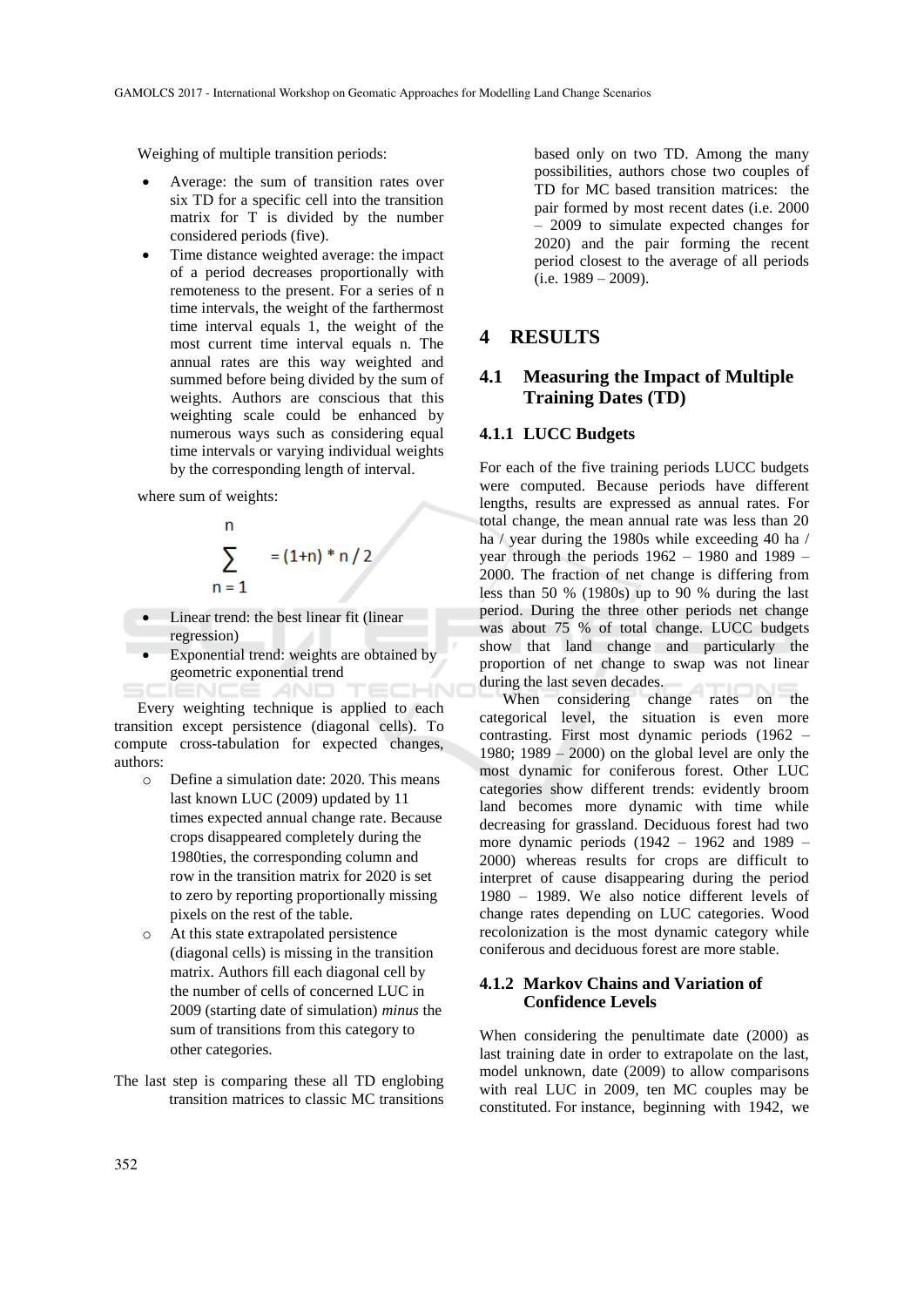

Figure 2: Absolute differences between 2009 observed and 2009 Markov chain (proportional error 0.0 and 0.1) predicted.

have four possibilities (selecting 1962, 1980, 1989 or 2000 as second training date) to perform Markov chain while the date of 1989 as starting point only offers 2000 as second training date.

All ten Markov chains were computed twice: first with a 0.0 % proportional error, then with 10 % proportional error in order to analyze the impact of confidence in data. We compared Markov chain predicted LUC with 2009 observed LUC and we added the absolute difference predicted minus observed for each category shown in fig. 2.

Considering the 100 % confidence level in LUC maps, the choice of a couple of TD makes that the quantitative prediction error may be near to 5 % (choosing 1980 and 200) or almost four times higher (1942 and 1962). We notice that limited confidence in training data (10 % error) give in nine MC out of ten closer results to observed LUC in 2009 as entire confidence in data.

### **4.2 Computing Transition Rates including All TD versus Markov Chains**

The comparison of the four alternative simulated transition rates for 2020 (average, time distance weighted average, linear and exponential trend) and two Markov chain matrices (one considering 1989 and 2009 as TD, the other 2000 and 2009, cf. methodological section) of expected changes to 2020 shows that global persistence is very uniform and important (varying from 95.06 to 96.71 %). At the categorical level, the comparison leads to more contrasted results as summarized in table 1.

Table 1: Absolute differences (% of entire area) between Markov chain (MC) performed transition matrices and four alternative methods (alternatively computed by average, time distance weighting, linear or exponential trend) including the entire set of available TD for 2020. For each comparison, we summed the absolute differences of transition rates between the different LUC categories. The left column shows the difference based on MC using 1989 and 2009 as TD while the right column indicates differences based on MC using 2000 and 2009 as TD.

|               | MC.             | MC            |
|---------------|-----------------|---------------|
|               | $(1989 - 2009)$ | $(2000-2009)$ |
| Average       | 2.04            | 6.24          |
| Time dist-    | 0.95            | 5.02          |
| ance weighted |                 |               |
| Linear        | 5.37            | 9.88          |
| trend         |                 |               |
| Exponenti     | 3.36            | 7.36          |
| al trend      |                 |               |

Table 1 inform us that the differences are less important while using Markov chain transitions for 2020 based on a training period close to the average of total time extent (1989 – 2009, left) than considering the last available training period (2000 – 2009, right). For each pair of TD, Markov chain predicted transitions are closest to time distance weighted average as technique integrating all TD. The most important differences result from comparison Markov minus Linear Trend.

Fig. 3 informs us about differences on the transitional level. Here we examine differences for individual transitions between alternative method and MC based last available TD (2000 and 2009).

Graphics in fig. 3 show the difference between Markov chain expected transition rates (%) and alternatively performed transition rates (%). A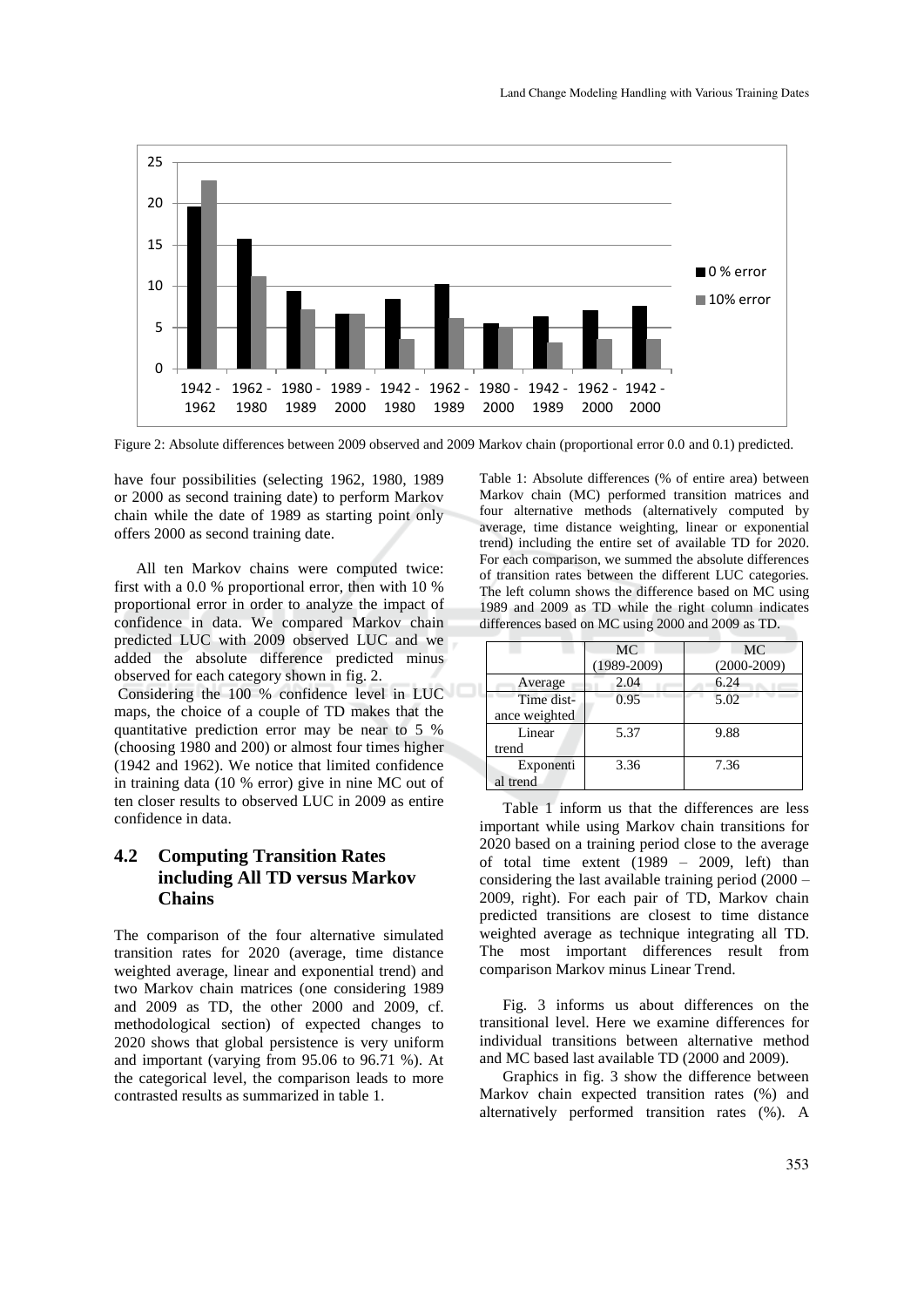positive number means that Markov chain simulated transition is more voluminous. A negative result indicates that Markov chain predicted transition affects less surface than alternatively calculated. At the individual transition level, fig. 3 points out that:

- Differences do not surpass more than 2 % of total area.
- Differences affects in a specific way LUC transitions: especially wood recolonization (third row) is a 'gaining category'. This means that Markov chain predicted amount of change is higher than alternatively calculated amount of change. On the other hand, transitions from grassland to other LUC (fifth column) are generally negative (i.e. alternatively computed transition rates are more voluminous than by Markov chain) while persistence (lowest right cell) balances this.

### **5 DISCUSSION**

Various approaches intend to analyze occurred land change in order to simulate those in the future. Authors quote the wide field of techniques able to describe dynamics such as LUCC – budget (Pontius, 2000; Pontius et al., 2004a, 2004b) and intensity analysis (Aldwaik & Pontius, 2012; Pontius et al., 2013). Other techniques such as sensitivity analysis (Pontius et al., 2006; Jokar Arsanjani et al., 2012, Paegelow et al., 2014) target to test the robustness of model data and drivers by analyzing, among other aspects, the significance of used data such as TD.

### **5.1 Measuring the Impact of Multiple Training Dates (TD)**

LUCC budgets underline that land change was not a linear process and its composition either. In this context, it is important to notice that computed LUCC budget indicators are quite average land change indicators. As mentioned, the situation is even more contrasted on the categorical level as illustrated for the mean annual net gain (ha) of coniferous forest expressed in fig. 4. If the modeler chooses 2000 and 2009 as TD for a BAU scenario, the amount of simulated land change will be less and specific net gain for coniferous forest near zero. However, during this period (2000 to 2009) land changed tending towards forest. The average net gain for wood recolonization was the highest one for this period. At the opposite, if the modeler takes 1962 and 1980 as TD, the BAU scenario would be



Figure 3: Differences between Markov chain (TD: 2000 and 2009) predicted and alternatively calculated transition rates for 2020. Each square presents one comparison. Top matrix compares MC to average, second to time distance weighted, third to linear trend and fourth (bottom) to exponential trend. Each matrix compares individual transitions. Because crops are absent, each cross tabulation matrix is composed by only five columns and rows. From left to right / top to down: coniferous forest (1), deciduous forest (2), wood recolonization (3), broom land (4) and grassland (5), cf. numbers on the top matrix.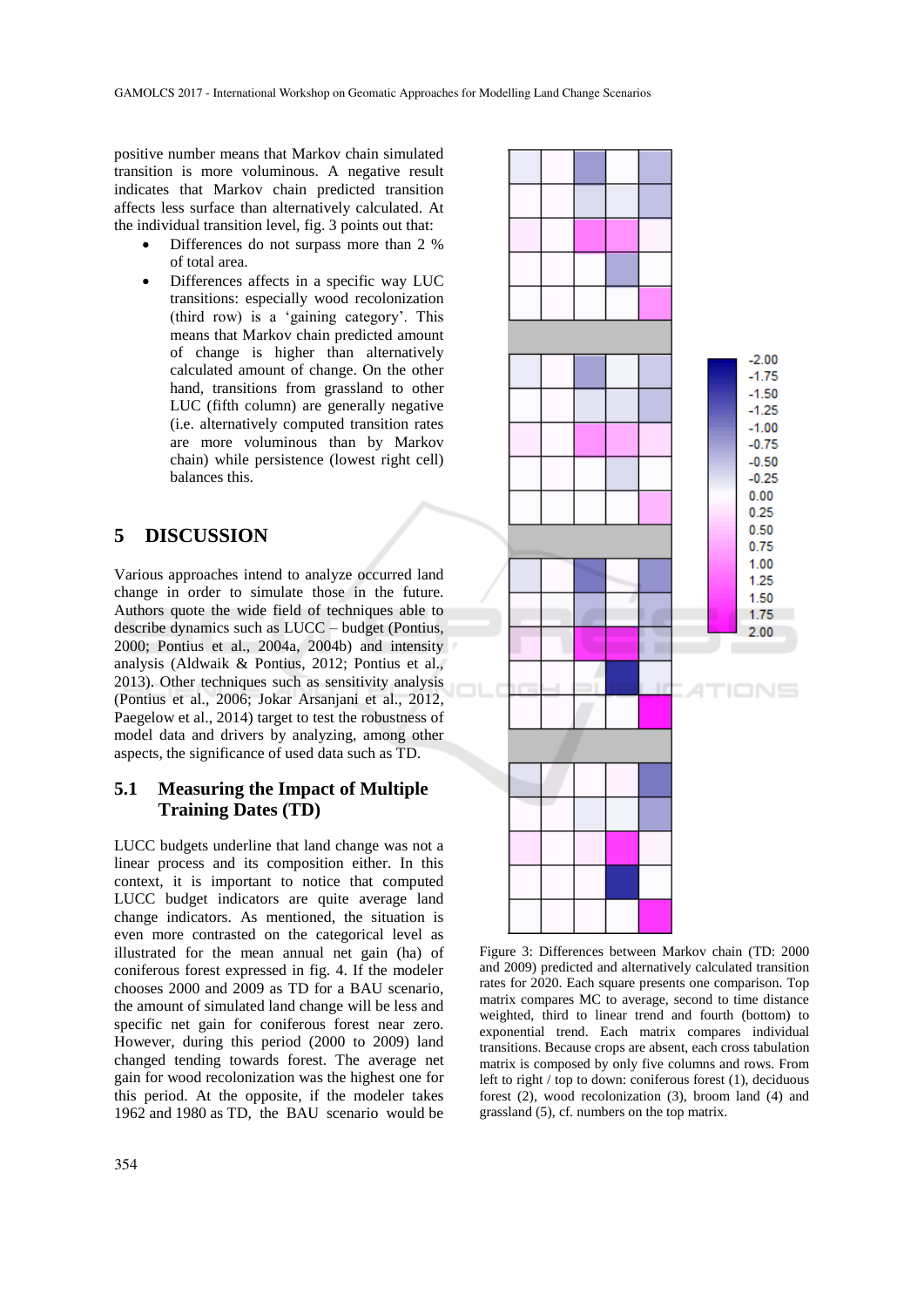very dynamic while wood recolonization was registering an average net loss of about 9.6 ha / year.

This example shows both, that the most actual data are not even representative and that land change for a specific land use / cover category cannot be understood if disconnected from other.

Transitions simulated by Markov chains (MC) and comparison to observed land change points out that the most recent TD are not *per se* the closest to reality. At the opposite, this data set underlines that the use of the last available training date (2000) reduces the absolute difference between observed and MC predicted LUC and this independently of the duration of the training period.



Figure 4: average annual net gain in ha of coniferous forest per period.

Knowing that the choice of TD for MC prediction determines quantitative accuracy of BAU scenarios, disposing of only two TD may lead to random results still increased by applying different confidence levels to training data.

The comparison by period of average annual transition rates at global level and categorical level (Fig. 2) illustrate the heterogeneity of speed and tendencies in land change. The choice of accurate TD is complex and picking only two TD may exceedingly impoverish real dynamics. To overcome this problem, authors propose alternative forms consisting in the integration of multi temporal data as training basis of quantitative simulation.

### **5.2 Computing Transition Rates including All TD versus Markov Chains**

The integration of multiple TD exhibits the possibility to overcome the two TD restriction of commonly used MC to quantitative land change prediction. Results on this data set are, depending on weighting individual dates, rather close to MC

generated transition matrices. This effort to compare them underlines the methodological difficulty to relate a 2 TD based approach to another one integrating  $2 + n$  TD. The Markovian choice of a couple of dates unavoidably induces data reduction. On the other hand, taking into account a memory in the simulation process by proposed alternatives is, theoretically, an improvement. In contrast, using all available LUC maps necessitate to supervise this process to avoid illogical transitions as shown for crops for this data set and may make adjustments necessary.

Applied weighting techniques are still a small and simple sample among a wide range of possibilities. Because of necessary supervision, we consider that applying these alternative techniques are nearby to the frontier between land change prediction and forecasting scenarios.

## **6 CONCLUSION**

In simple words, land change models accomplish only two tasks: calculating expected quantities and allocating them into the map. With regard to the first task a considerable number of studies reveal the use of Markov chain simulated transitions based only on two training dates. This contribution first highlights the randomness of picking out two training dates when disposing of a larger series or the uncertainty when holding only two dates and its consequences on Markov chain predicted land change. The complexity of LUCC is illustrated by computing annual transition rates on three levels: global, categorical and transitional. Subsequent, authors describe simple alternative methods to overcome Markov chains, considering only one training period, by using all available dates and weighing them differently. This approach generates a new difficulty. Modelers have to supervise and, if necessary, adjust the generation of transition matrices to avoid illogical transitions. The range of results underlines the caution that must show a modeler and the critical sense with which recipients have to interpret correctly a simulation that is never more than a plausible future. Therefore, one key for correct understanding is transparency on both: available as used data for potential and operated methodological choices.